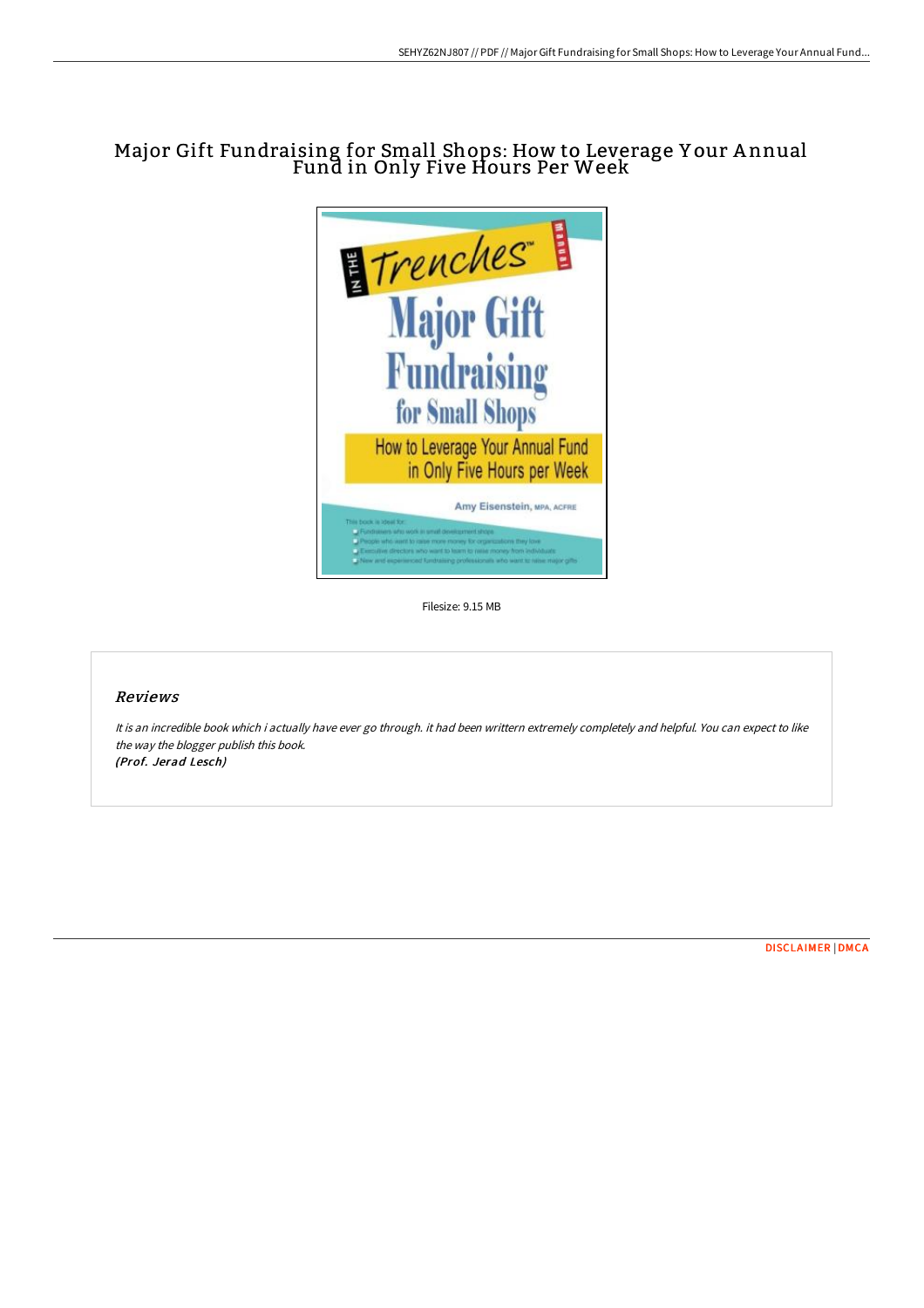### MAJOR GIFT FUNDRAISING FOR SMALL SHOPS: HOW TO LEVERAGE YOUR ANNUAL FUND IN ONLY FIVE HOURS PER WEEK



CharityChannel Press. Paperback. Condition: New. 170 pages. Dimensions: 10.9in. x 8.4in. x 0.5in.Amy Eisenstein guides you, in only five hours a week, to safely and surely meet the challenges of getting your organization ready for major gift fundraising, all the way up to that all-important askand beyond. If youve been in fundraising for any length of time, youve no doubt heard of the 9010 Rule. In its simplest terms, it means that 90 percent of the funding comes from 10 percent of our donors. Yet far too often, the majority of our time is spent focused on low-yield fundraising activities, such as events. Amy argues that the key to successful long-term, sustainable fundraising lies in dramatically increasing your fundraising income from individual donors. And savvy fundraisers will do well to heed her advice. But how can you get started With Amy at the helm, guiding you in developing your organizations major gifts program, youll find its absolutely doable. Amy doesnt pull any punches. She makes it clear, if youre going to succeed in major gifts, that everyone will need to be on board and that effective and consistent fundraising training is a must. Its a commitment. Throughout the book, she explains key fundraising concepts, the difference between major gifts and capital campaigns, how to determine exactly what constitutes a major gift for your organization, the importance of gift acceptance policies, job responsibilities for your major gift team, the role of online fundraising in major gifts fundraising, the role of direct mail, maintaining your database, and more. In short, she cuts to the chase to show you that major gift fundraising is something that, yes, you can do. It just takes focus and Amys know-how, marvelously outlined within these pages. Part One You Can Raise Major Gifts in Only Five Hours...

 $PDF$ Read Major Gift [Fundraising](http://albedo.media/major-gift-fundraising-for-small-shops-how-to-le.html) for Small Shops: How to Leverage Your Annual Fund in Only Five Hours Per Week **Online** 

€ Download PDF Major Gift [Fundraising](http://albedo.media/major-gift-fundraising-for-small-shops-how-to-le.html) for Small Shops: How to Leverage Your Annual Fund in Only Five Hour s Per Week